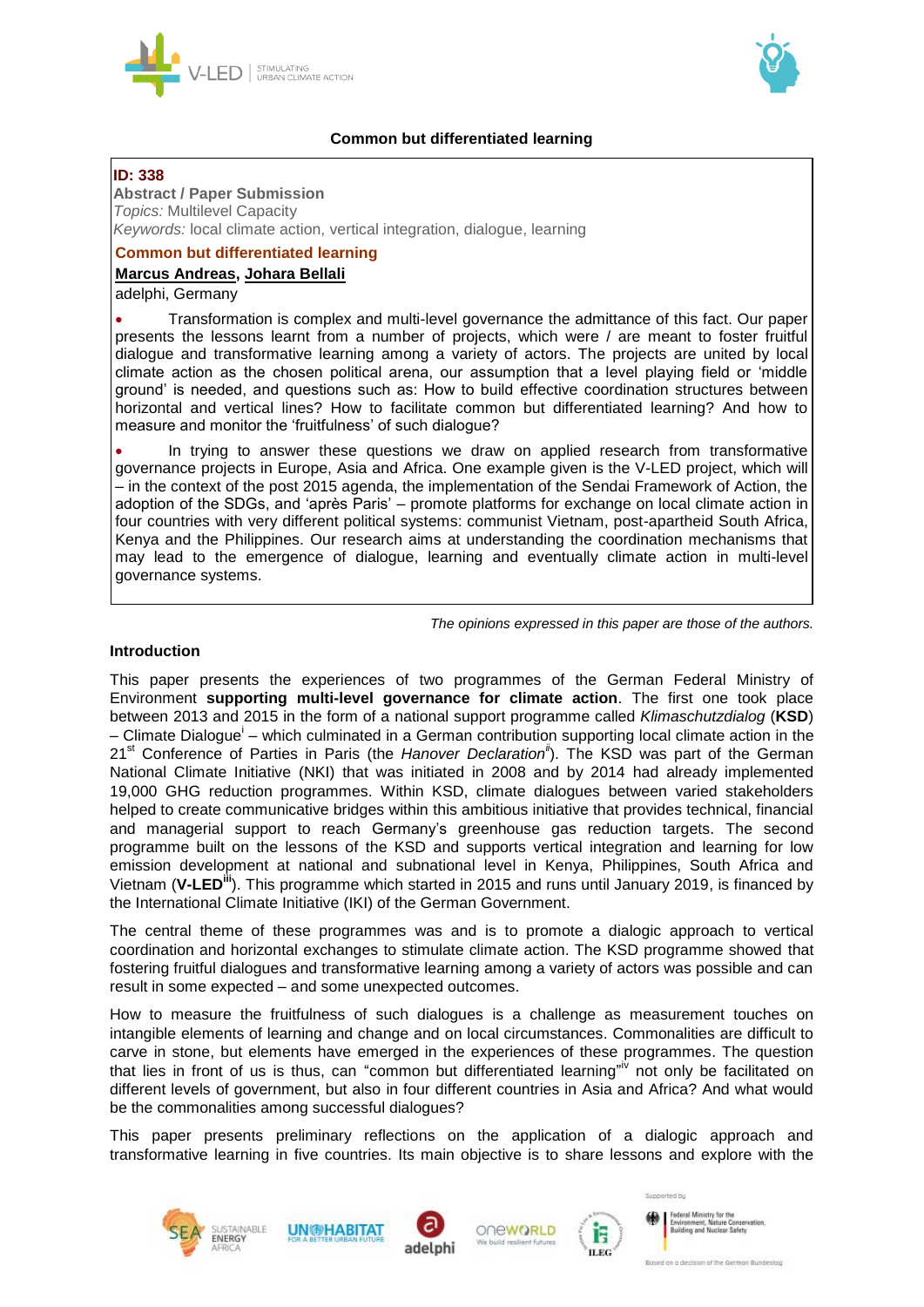



participants of the Berlin Conference workshop what they would mean for multi-level climate governance.

## **Origins**

Germany's experience through the Climate Dialogue (KSD) has shown benefits. The aim was to optimise the National Climate Initiative in terms of mobilisation, process optimisation and yes, communication. The ideal when designing this process<sup>v</sup> was a dialogue between actors on different political levels but on equal footing. Although progressive approaches were used, from Theory U<sup>vi</sup> to "Fail Forward!" if the overall hypothesis is quite simple: If you allow people to spend time together, to listen to and interact with each other in a constructive and meaningful way, you might experience the emergence of respect, understanding and maybe even trust; this can unlock climate action, as the examples presented below can begin to illustrate.

An interesting example of such a process is the International Conference on Climate Action (ICCA) organised by the KSD team. The ICCA, which took place in October 2015 in Hanover shortly before the CoP21 in Paris, saw a coming-together of international actors from national and local governments, as well as initiatives and activists. In the evening of the first day of the conference, climate activists came from the neighbouring (un) conference"vill to demonstrate in the halls of the ICCA venue, the Castle Herrenhausen (which recently served as a venue for Barack Obama and Dr. Angela Merkel). They were welcomed by the Lower Saxonian Ministry for Environment and the evening ended in a common conga line with participants of the conference. On the second day of the conference, German Environmental Minister Dr. Barbara Hendricks joined in chopping vegetables at a "Schnippelparty" and welcomed Rob Hopkins on stage, founder of the Transition Town movement.<sup>x</sup> These incidents were partly planned and partly initiated by the general atmosphere of the conference – but the very fact that they were not totally controllable (and therefore more authentic) helped to create trust. The *Hanover declaration* was co-created by a diverse range of participants in a carefully orchestrated series of workshops. The declaration was thereafter proudly presented by the German Ministry of Environment at the CoP21 and a funding line for grassroots initiatives is being discussed. This illustrates the potential power of vertical dialogues.

### **The climate grid (lock)**

Vertical dialogues and horizontal exchanges are also called for outside of Germany. During the scoping missions for the V-LED project in South Africa, Kenya, the Philippines and Vietnam ministerial representatives highlighted vertical coordination as a key challenge to implement national climate change strategies at the subnational level. The main challenges expressed are ones of mandate, the multitude and hierarchy of plans and reporting demands.

Being multi-sectoral by nature, climate change is often mainstreamed into overarching integrated plans and/or into sectoral plans. This means that climate change response has to be acted upon across sectors and thus **coordinated horizontally**. In the climate regime, countries commit to nationally determined contributions, but climate action also needs to be taken at the local level through concrete changes (in air quality regulations, land use changes, drainage systems, sustainable building design, etc.). Thus, climate action has to be **coordinated vertically**. This can be seen as a grid (horizontal mainstreaming and vertical coordination for action) of actors, levels and processes.<sup>xi</sup>

However, scarce are the occasions when the practical and simple day-to-day hurdles and successes of manoeuvring in this grid can be discussed between peers and between subnational and national actors. Within this horizontal and vertical grid, different professional bodies with different frames of reference need to interact. In particular at the city or municipal level, integrating climate mitigation and managing the climate impacts calls upon a multitude of disciplines.

Also, each of the V-LED countries specifically requested low-emission development to be considered alongside climate adaptation and risk management. This means that at least three distinct professional communities that do not often interact with each other – but are being officially called to do so since the 5<sup>th</sup> assessment report of the Intergovernmental Panel on Climate Change (IPCC) – are involved. "If we do not achieve building a shared understanding across the borders of stakeholders and sectors working on different aspects of essentially the same issues, we will remain in the silos that work in isolation, being weaker, or even undermining each other's efforts" (Hemmati, M and Rogers, F. 2015)<sup>xii</sup>











**Agend Missions** Building and Nuclear Safety

Summerfield has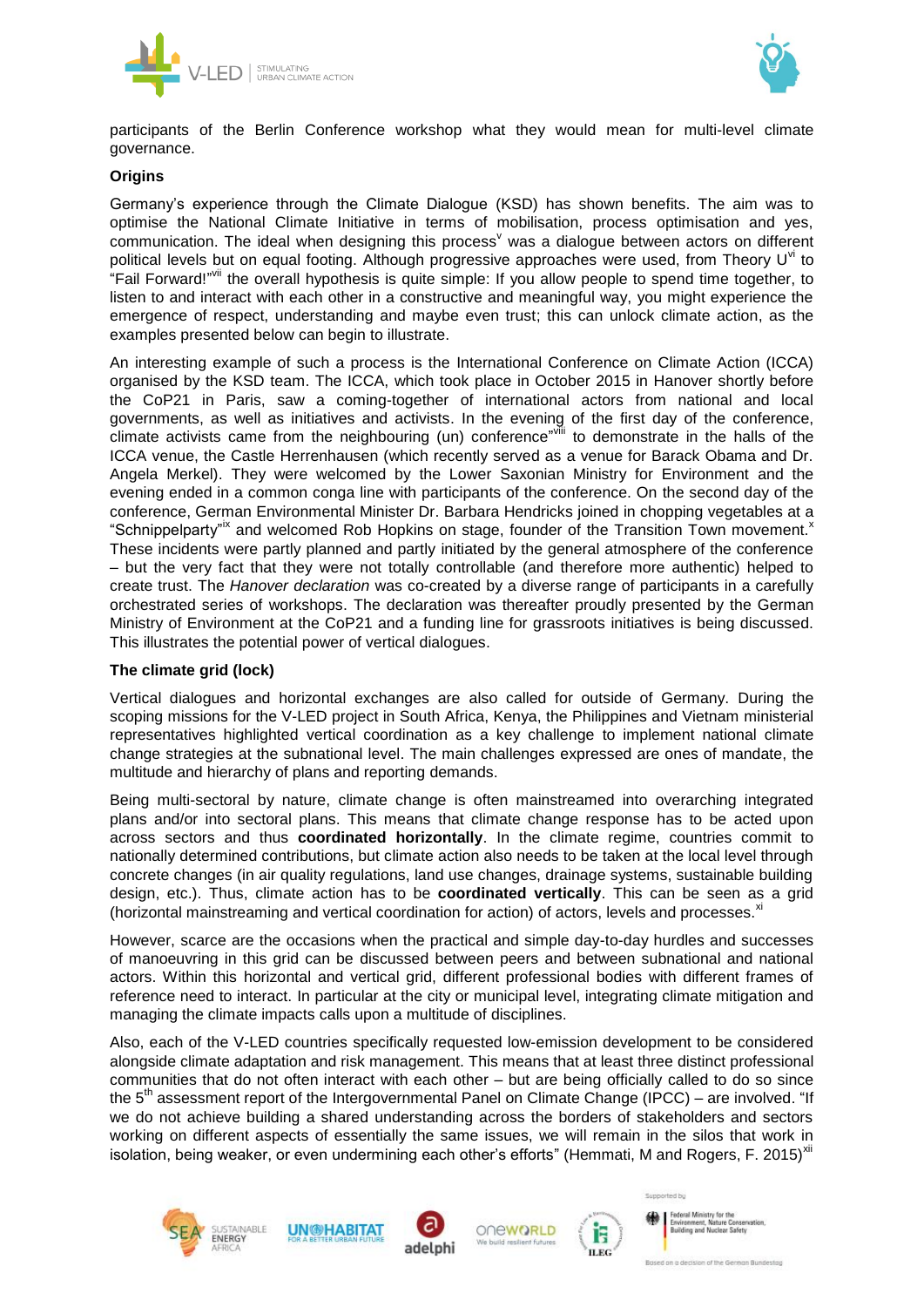



In summary, this grid of governance is populated by different disciplines that work according to different timeframes and use different processes, tools and lingo. It is therefore essential to **create a space** for different actors to interact with different levels of governance, to combine their learning and contribute to a process of change. What would be the characteristics of this space from a dialogic perspective?

# **Reflections on conducting fruitful dialogues: the "how", the "what" and the "who"**

Through the experience of our dialogic programmes, we believe that it is important to allow space for the individual beliefs and collective norms to be in the room at the same time as technologies and systems discussions occur.

We identified a set of characteristics that helped us in creating a fruitful and meaningful dialogue. Although seemingly obvious, it is surprising how often they are not followed and therefore exchanges do not results in inclusiveness and the richness of disciplinary and political diversity can be lost. In order to effect a process of change through a dialogic approach, the careful preparation, moderation and navigation of events is paramount.

# **The HOW:**

Creating space for actors of different levels who usually do not interact on a specific theme:

While 'space' implies a set room and time, it is also meant metaphorically, e.g. through the language applied. As different communities such as urban planners, engineers, economists, bankers, politicians, managers and lay people speak different 'languages' and use different terms we need to create the conditions for a common ground to emerge, onto which every party can safely set foot. This is especially true, if you ask your audience to talk about what has not worked so well, such as in the Fail Forward! format (developed by Ashley Good). Xiii

Set principles: The power of creating the right atmosphere in a space is often untapped. In a climate cooperation world that is marred with workshop fatigue, creating a space in which a common vision is reached through differentiated learning paths is in itself a challenge. The vertically integrated NAMA (V-NAMA)<sup>xiv</sup> project identifies "institutional congestion" and "superiority-inferiority complex" as existing realities to reckon with. Respect for each party is paramount. Without the attempt to **meet on equal footing** the different parties are not likely to willingly invest their time, energy and resources. This could be done by providing enough speaking time for each party, an appreciation of the common work done, for example by making sure that their input is considered into the further processes. "Participation breeds ownership", as former KSD lead Minu Hemmati often quoted.

Sequencing: The events should not be a one off but a series of carefully designed events. In the Philippines, at the beginning of this year two events were intentionally designed to take place in sequence: A horizontal good practice exchange and a vertical dialogue. The theme was the implementation of the INDC and in particular the solid waste management sector. The horizontal good practice event gathered more than 25 representatives from Local Government Units<sup>xv</sup>, who presented and discussed their successes and challenges. The following event was a vertical dialogue in which the national level presented their plans for the implementation of the INDC in the solid waste sector and the Local Government Units – based on their exchange shortly before – their existing work, plus their ideas for streamlining national implementation and support from the national level.

Providing means and convening power to bring different levels around a common table. The convening power seems to be key in allowing professionals and active citizens from different backgrounds to gather around a specific theme; however it can also give a sense of entitlement which can undermine the atmosphere of equal footing.

Creating a commonality emanating from diversity is at the core of the process. For lack of a better term, we called the rare occasions when shared realisations emerged and the dialogue became fruitful a "V-LED moment". From our observations and interpretations these moments happened,

- when the representatives from different parties were actually sharing each other's presence,
- when misunderstanding was unlocked, e,g, mandates were clarified, resources redirected or  $\mathbb{Z}^{\mathbb{Z}}$ provided (time, personnel, money) to unblock barriers and the social construct blocking engagement was reduced,











Building and Nuclear Safety

Summerfield has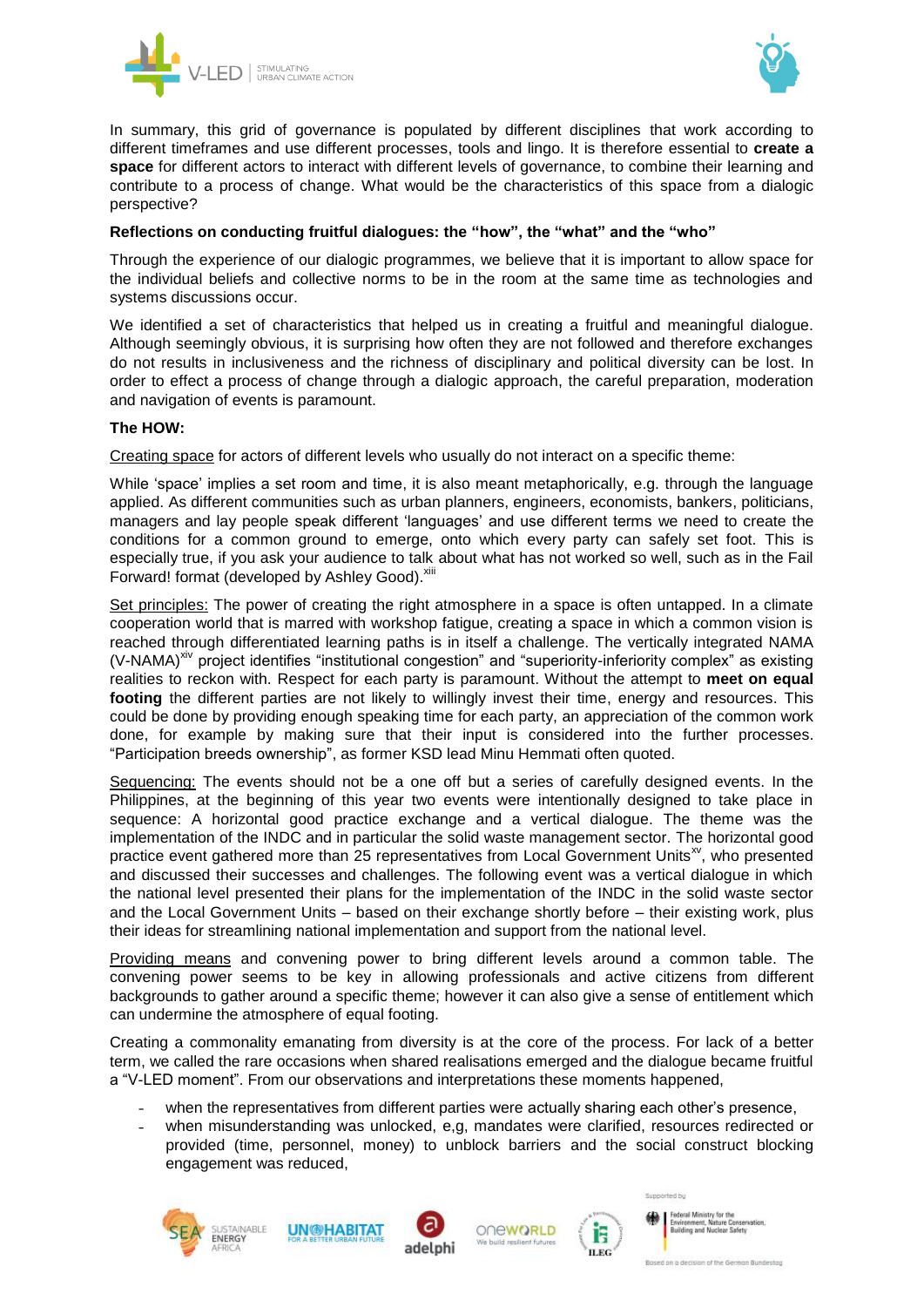



- when bridges were being built between actors that usually don't talk to each other,
- when understanding emerged, and
- when the individual visions gave way to a common vision;

Language matters: The agenda 2030, the Paris agreement, the Sendai framework of action, the New Urban Agenda are some of the leading different agendas that have been negotiated by national governments and are to be implemented by sub-national actors. The translation of these international agendas into what matters to different levels is key, and for this language matters. The process of finding the convergence between different agendas to set common priorities might, we argue, be more realistic than integrating all in all. The aim here is for actors across levels to relate to the common priority.

## **The WHAT:**

Previously, we stated that the individual and collective elements should be allowed space in a dialogue. Choosing the theme of a dialogue event for vertical coordination can either include or exclude people de facto. For example, mainstreaming climate change into planning processes might deter renewable energy promoters simply because they cannot identify themselves with the thematic language. Different levels of governance often tackle issues within the collective norms and topics of that level, for instance municipalities are concerned with public service delivery (e.g. water, electricity), whereas the national level with national fiscal balance. Confronting the norms (organisational culture, disciplines, topics, etc.) of different levels and professions whilst ensuring that participants interact on an equal footing, needs a careful selection of a topic. The aim is to "**develop willingness and**  abilities to collaborate" (Hemmati and Rogers 2015). XVI

On top of thematic issues, it is essential to tackle the pragmatic issues, the simple day to day realities that hamper or block processes. Some examples we have come across both in Germany and in the V-LED countries are:

Building on existing day-to-day work and existing cycles:

- Subnational actors need the financial means to act. Local government might be mandated to implement (inter)national agendas, but are they given the means to? Being in step with the national budget allocation and subnational budget formulation processes is crucial as is giving **attention to existing institutional day to day concerns.**
- Which ones of the existing reporting demands should local governments prioritise? The global agendas are often vested in different ministries who develop their plans of action and reporting requirements. The national level – in particular in sectoral ministries – is not always aware of the other **planning and reporting demands that the subnational level** needs to comply with. The World Bank study "Vietnam Urban Green Growth: A Strategic Review" published in 2015 highlights the struggle of provincial authorities to priorities, implement and report on the diverse strategic plans.
- The organisational culture, the existing type of coordination, performance measurement exerted in a particular institution will have a tremendous effect on the day to day priorities by the civil servants. When tackling vertical coordination of policy processes, it is also important to understand the management structure of the institution.

# **The WHO:**

### Climate managers are drivers of coordination**:**

The creation of the position of Climate Managers is one of the successes of the German national climate initiative. However, these positions are new, and in many countries such as Germany and the Philippines, these positions are impermanent.

The NKI conducted a needs assessment of these climate managers, they required "soft skills" such as process management, dialogue creation and coordination. As a consequence, the Institute for Energy and Environmental Research Heidelberg (ifeu) developed a Change Agent Training Programme for Climate Protection Managers (CPM) working in German municipalities. This request was echoed in the V-LED countries of Vietnam and South Africa.











Supported by

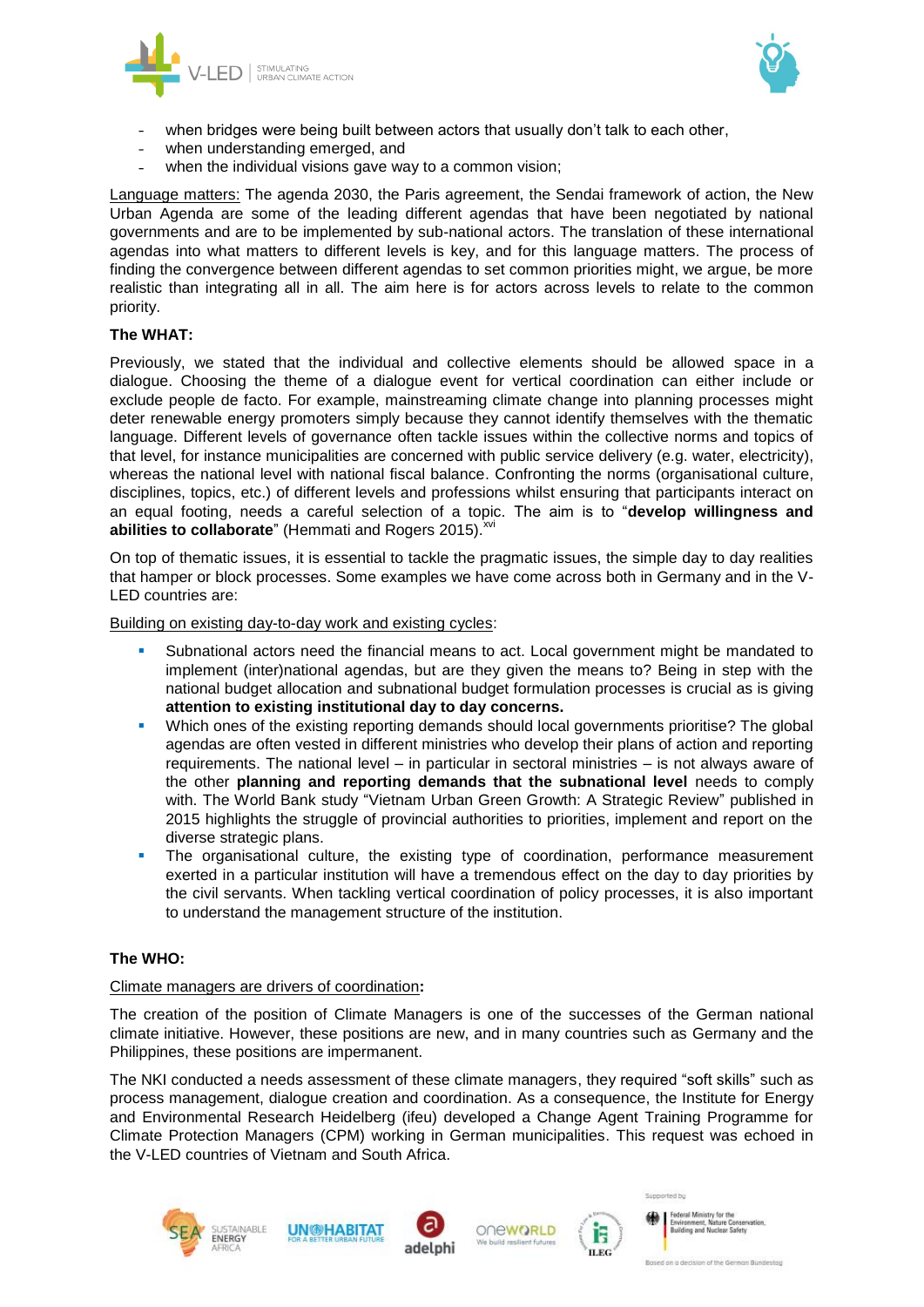



#### Talking *with* and not *about* the other levels:

It is common to include representatives of groups, for example in the Philippines it would be the League of Local Governments, in South Africa SALGA. These are incredibly important institutions. However, it is also important to invite actual local government staff and give them a voice in national processes.

#### Unusual actors:

It is rare to bring in wild cards into a dialogue, several people who are not used to being invited to workshops, who don't usually engage with governmental processes, bringing the voice of a completely different perspective can bring surprises and unexpected solutions, when done in a setting of trust and respect. These might also be said of unusual constellations of actors, such as the trio of representatives from a civil society association, a company and a local government from Freiburg, who had successfully worked and later on presented together at a KSD event titled "Change through diversity" (*Wandel durch Vielfalt*).

#### Meeting in the middle ground:

Civil society and other major groups including the local authority major group do not often have space to have a meaningful involvement in governmental processes. The intention is there, many large national programmes and initiatives intend to be participative in the duration of their implementation, and global processes such as the Sustainable Development Goal formulation have opened up many (online) opportunities for involvement (e.g. "The future we want" process) – however, participating and being meaningfully involved in a process represent a broad spectrum.

Could a dialogue process be a meeting in the middle ground? On equal footing?

In Kenya, the community organisation, Kwale County Natural Resource Network partook in the revision of two important bills that the county government was to adopt - quarrying and solid waste – which would be ideal topics to bring together community members, county government and national representatives in a multi-level dialogue process.

### **Outlook:**

The V-LED project has the promising opportunity to accompany, observe and support multi-level governance at a unique time. After the Sendai framework and the Paris agreement, when countries formulate how the Nationally Determined Contributions will be implemented and the agenda 2030 monitored, we would like to capture and observe how local climate action will be institutionalised across levels of governance.

What types of coordination between national and subnational actors enable local climate action (LCA) and low emission development (LED); which other factors support local climate action? These are the two main questions we are tackling within the remaining three years of the V-LED project. We kindly like to ask you, as readers, to suggest ways we could frame this opportunity so that it may serve for your frameworks and questions as political scientists, researchers and practitioners of the Berlin Conference and beyond.

-----



**AINABLE** 









Supported by

**Joral Ministr Building and Nuclear Safety**